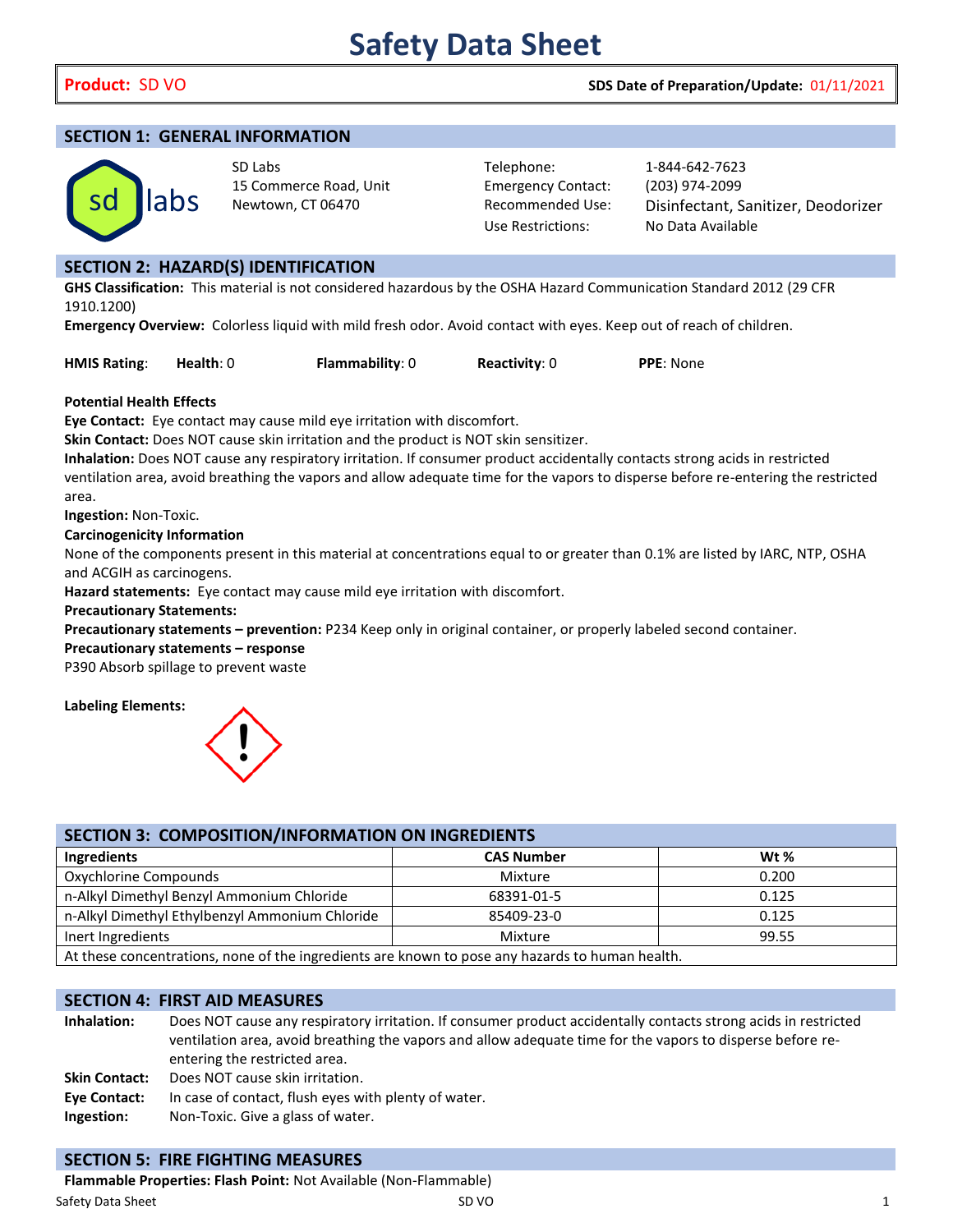# **Safety Data Sheet**

|                                                                                                                 |             | <b>Flammable Limits: Lower Flammable Limit: Not Established</b> |                                   |                                  |                  |  |
|-----------------------------------------------------------------------------------------------------------------|-------------|-----------------------------------------------------------------|-----------------------------------|----------------------------------|------------------|--|
| <b>Burn Rate: Unknown</b>                                                                                       |             |                                                                 |                                   |                                  |                  |  |
| Upper Flammable Limit: Not Established                                                                          |             |                                                                 |                                   |                                  |                  |  |
|                                                                                                                 |             | <b>Flammability Classification:</b> Non-Flammable liquid        |                                   | <b>Autoignition Temperature:</b> | Not Established  |  |
| <b>Hazardous Combustion Products:</b><br>Thermal or other decomposition may yield chlorine dioxide or chlorine. |             |                                                                 |                                   |                                  |                  |  |
| Extinguishing Media: N/A (Non-Flammable liquid)                                                                 |             |                                                                 | <b>Additional Considerations:</b> |                                  | None             |  |
| FIRE FIGHTING INSTRUCTIONS: Non-Flammable liquid                                                                |             |                                                                 |                                   |                                  |                  |  |
| <b>NFPA Rating:</b>                                                                                             | Health: $0$ | <b>Flammability: 0</b>                                          |                                   | <b>Reactivity: 0</b>             | <b>PPE: None</b> |  |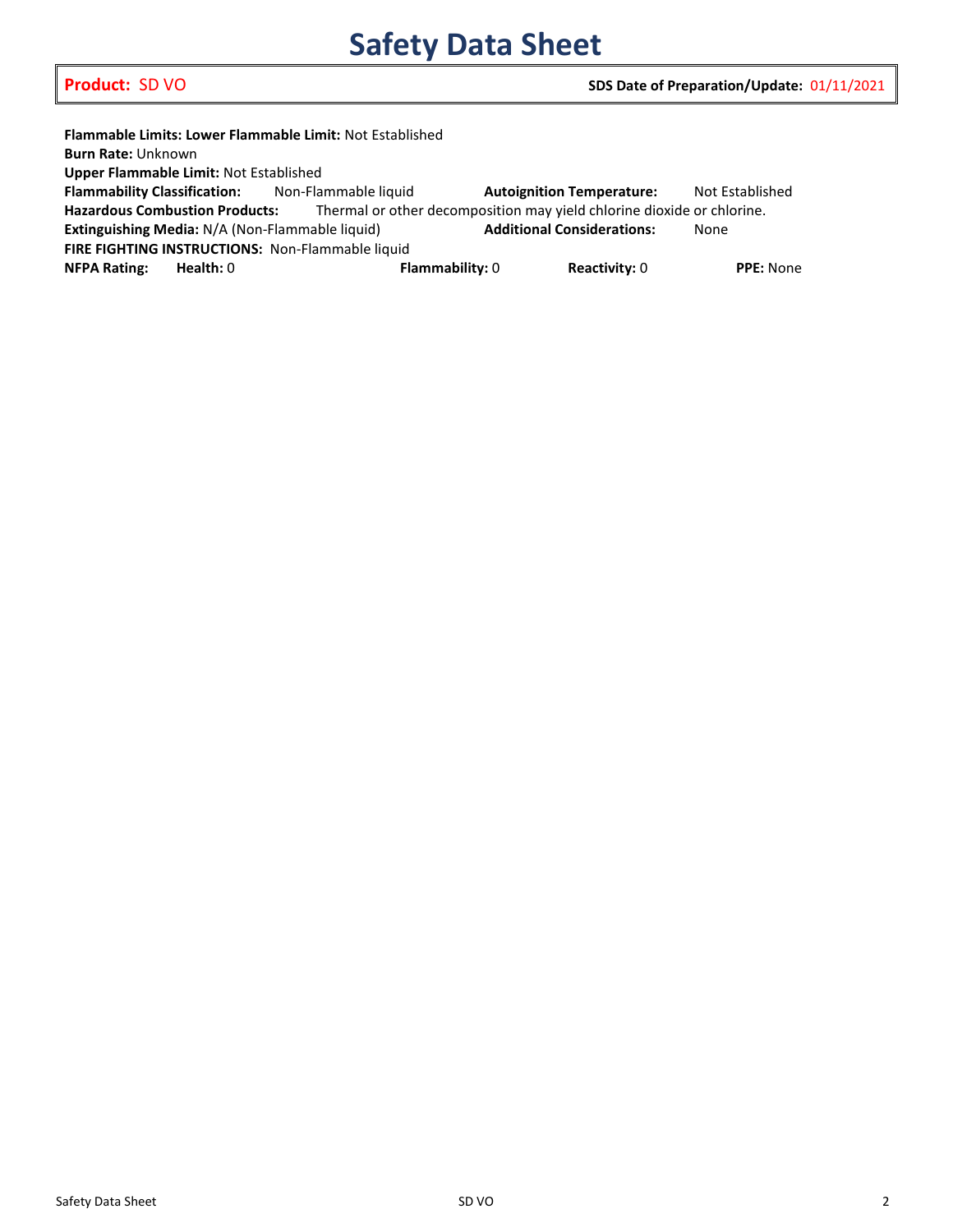# **SECTION 6: ACCIDENTAL RELEASE MEASURES**

#### **Spill Clean-Up**

No special clean-up measures are required for the consumer product. To avoid the possibility of "bleaching", the spill should be absorbed with paper towels and the area rinsed with clean water.

**Accidental Release Measures**

Spills are slippery and should be cleaned up promptly.

# **SECTION 7: HANDLING AND STORAGE**

**Handling:** Keep away from heat and strong acids. Do not ingest. Keep container closed. Use only with adequate ventilation. **Storage:** Keep container tightly closed and sealed until ready for use. Keep container in a well-ventilated place. Do not store above 120°F or near fire or open flame. Store large quantities in buildings to comply with OSHA 1910.106. Do not transfer contents to bottles or other unlabeled containers. Do not reuse empty containers. Keep out of reach of children. **Incompatible Products:** Strong acids **Special Packaging Materials:** None

## **SECTION 8: EXPOSURE CONTROL/PERSONAL PROTECTION**

**Engineering Controls:** Use in adequately ventilated areas.

**Personal Protective Equipment**

**Eye/Face Protection:** Not required for consumer product.

**Skin Protection:** Not required for consumer product.

**Respirators:** None required for normal use. If consumer product accidentally contacts strong acids in restricted ventilation area, avoid breathing the vapors and allow adequate time for the vapors to disperse before re-entering the restricted area.

**Exposure Limits**

**Oxychlorine Compounds: n-Alkyl Dimethyl Ethylbenzyl Ammonium Chloride**

| PEL (OSHA): Not available                  |                            | PEL (OSHA): Not available  |  |  |
|--------------------------------------------|----------------------------|----------------------------|--|--|
| TLV (ACHIH): Not available                 |                            | TLV (ACGIG): Not available |  |  |
| n-Alkyl Dimethyl Benzyl Ammonium Chloride: |                            |                            |  |  |
| PEL (OSHA): Not Available                  | TLV (ACGIH): Not Available |                            |  |  |

# **SECTION 9: PHYSICAL AND CEHMICAL PROPERTIES**

| Appearance:                              | Colorless liquid         | Odor:                       | Mild-Fresh                             |
|------------------------------------------|--------------------------|-----------------------------|----------------------------------------|
| <b>Physical State:</b>                   | Liguid                   | pH:                         | 8 - 9                                  |
| <b>Boiling Point (°F):</b>               | 212                      | <b>Solubility in Water:</b> | 100%                                   |
| Freezing Point (°F):                     | 32                       | Vapor Pressure (mm Hg):     | Not Available                          |
| <b>Volatile Organic Compounds (VOC):</b> | None                     | <b>Evaporation Rate:</b>    | Less than Ether                        |
| <b>Specific Gravity:</b>                 | $1.003 \ @ 68$ °F (20°C) | Density (lb/gal):           | 8.4 @ $68^{\circ}$ F (20 $^{\circ}$ C) |
|                                          |                          |                             |                                        |

| <b>SECTION 10: STABILITY AND REACTIVITY</b>                                                              |                           |                                       |                |  |  |
|----------------------------------------------------------------------------------------------------------|---------------------------|---------------------------------------|----------------|--|--|
| <b>Chemical Stability:</b>                                                                               | The product is stable     | Incompatibility with other Materials: | Strong acids   |  |  |
| <b>Conditions to Avoid:</b>                                                                              | Contact with strong acids | <b>Hazardous Polymerization:</b>      | Will not occur |  |  |
| Hazardous Decomposition Products: Thermal or other decomposition may yield chlorine dioxide or chlorine. |                           |                                       |                |  |  |

# **SECTION 11: TOXICOLOGICAL INFORMATION**

### **TOXICITY TESTING – ACUTE**

Inhalation: Studies with Wistar Albino rats exposed to a respirable aerosol made from a solution of SD VO at a level of 2.08 mg/l for four hours resulted in no deaths and no abnormal necropsy observations.

Eye Contact: Studies with New Zealand white rabbits showed this product is a very mild ocular irritant; mild conjunctival irritation was observed, but cleared within 24 hours.

Skin Contact: Study of dermal toxicity in New Zealand white rabbits showed the product to be non-toxic: Dermal LD<sub>50</sub>>5,000 mg/kg of body weight; Study of dermal irritation in New Zealand white rabbits showed the product is not a dermal irritant. In dermal Sensitization studies, SD VO was determined not to be a sensitizer.

Swallowing: Acute oral toxicity in albino rats: Non-tox  $LD_{50}$ >5,000 mg/kg of body weight.

**EPA TOXICITY RATING – IV:** This is the lowest category on the scale and is designed for substances that are the least hazardous.